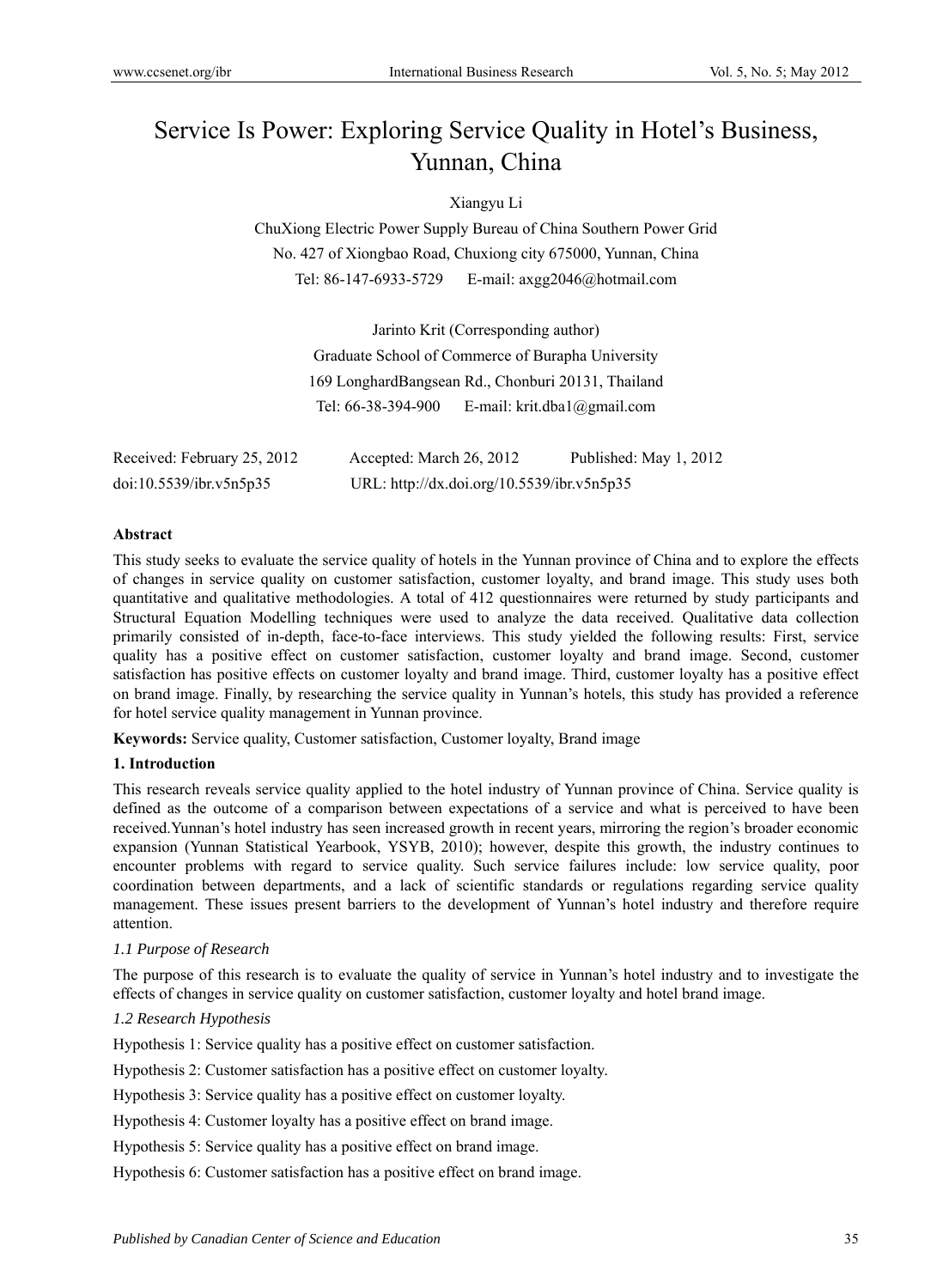All above hypothesizes see Figure 1: Framework/ the brief model.

### **2. Literature Review**

#### *2.1 Service Quality*

Parasuraman et al. (1985) defined service quality as the outcome of a comparison between expectations of a service and what is perceived to have been received. According to one marketing study, service quality in hotels can be divided into two categories: functional quality and technical quality (Shiang-Lin et al., 2005). Functional quality represents the service's tangible aspects, while technical quality represents its intangible aspects.

Functional quality's primary focus is on the process of the service. Parasuraman et al. (1988) developed the SERVQUAL model to measure service quality. This model contains the following five primary dimensions: Responsiveness, the willingness to help customers and provide prompt service; Reliability, the ability to perform the promised service dependably and accurately; Assurance, the knowledge and courtesy of employee and their ability to inspire trust and confidence; Tangible, the appearance of physical facilities, equipment, personnel, and communication materials; Empathy: The caring, individualized attention the firm provides its customers.This model suggests that customers measure the degree of service quality when their perception of the service received achieves or exceeds their expectation. The degree of quality can be represented by the following formula: Service Quality = Perceived Service-Expected Service (Parasuraman et al., 1985, 1988).

Technical quality focuses primarily on a hotel's tangible characteristics, such as its location and facilities, to provide a measurement of technical service (Bell, Auh & Smalley, 2005). It is representing the service as tangible aspects, describes "what is offered" to customer. Technical quality considers the cleanliness of rooms and hallways, the flavour of food, and the collocation of restaurants as components of the hotel's facilities and setting. In this study, the researcher utilized both the SERVQUAL model and an assessment of technical quality to evaluate a hotel's service quality.

#### *2.2 Customer Satisfaction*

Customer satisfaction is defined as a customer's feelings of pleasure or disappointment resulting from a comparison of the customer's perception of a product's performance (or outcome) to the customer's expectations (Kotler & Keller, 2009, pp. 164). The literature focuses on the definition of customer satisfaction and contends that there are at least two common determinants of satisfaction: transient satisfaction (transaction-specific) and overall (or cumulative) satisfaction. Transaction-specific satisfaction is a result of the service encounter, but not the service itself. It is formed through an evaluation of the event and the behaviour experienced during the transaction. Overall satisfaction is based on many transient experiences with a service and is the customer's evaluation based on the totality of the product or service.

According to Oliver (1980), satisfaction can also be expressed through the expectation-disconfirmation theory. However, overall satisfaction is a post-decision-making measurement of a specific purchase occasion. Many empirical studies had proved the existence of a positive relationship between service quality and customer satisfaction. In general, service quality always positively influences customer satisfaction (Kara et al., 2005; Olorunniwo & Hsu, 2006; Qin et al., 2010). As a result, in this study, researcher focus on expectation-disconfirmation theory to develop a measurement to evaluate customer satisfaction in Yunnan hotels (Wei, 2004; Dan, 2007).

#### *2.3 Customer Loyalty*

Loyalty has been defined as repeat purchase behaviour, which is influenced by a customers' favourable attitude toward a product or service (Kotler & Keller, 2009, p. 786).

A number of empirical studies have also focused on word-of-mouth (WOM). WOM is an assessment of a product or service, which is communicated between friends or family. According to the studies' authors, WOM can also be seen as a dimension of loyalty (Bloemer et al., 1999; Ganesh, Arnold & Reynolds, 2000; Yi-Ting & Dean, 2001; Zeithaml, Berry & Parasuraman, 1996).

Shiang-Lin et al. (2005) introduced Oliver's four-stage loyalty model, which proposes that the development of customer loyalty consists of the following four stages: cognitive, affective, conation and action. The researcher used re-patronage to measuring the customer loyalty in this study (Gurbuz, 2008).

Harris & Goode (2004) proposed that in a market environment, trust is a significant factor which influences customer loyalty, therefore enhancing customer trust in a product or service would lead to an increase in loyalty.

Complaint behaviour has been described as a dissatisfaction response to the suppliers of a product or service at the time of final feedback (Bettencourt, 1997; Soderlund, 1998).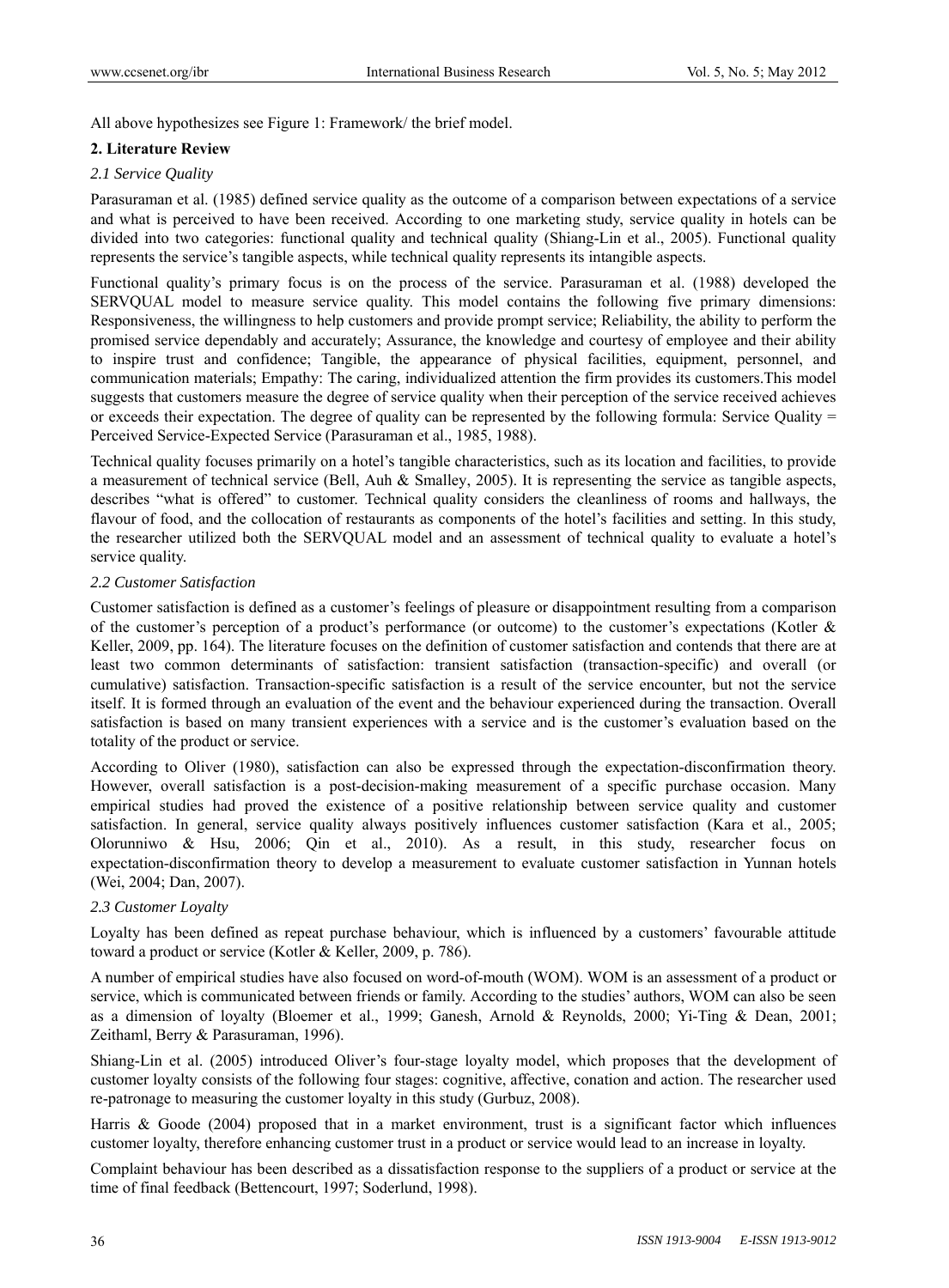Empirical researchers have found a strong and positive relationship between customer satisfaction and customer loyalty (Oliver, 1980; Williams & Naumann, 2011; Zeithaml et al., 1996). Furthermore, studies on service quality (Palmer, Beggs & K-Mcullan, 2000; Bell et al. 2005; Brodie et al., 2009) suggest that high service quality has a positive effect on customer repurchase behaviour. A review of the literature on customer loyalty reveals that WOM, re-patronage, trust and customer complaint behaviour are the four primary components that make up the yardstick of customer loyalty.

#### *2.4 Brand Image*

According to Keller's (1993) definition, brand image is the "perceptions about a brand reflected as associations existing in the memory of the consumer". This is one of the most widely accepted definitions of brand image in the literature. According to this theory, these associations are developed from a customer's direct experience with a service. Customers make judgements by comparing a company's performance with their prior personal experience, thereby developing new associations about the company. (Martinez & Pina, 2003).

Many studies have found a positive correlation between customer loyalty and brand image (Zeithaml et al., 1988; Zins, 2001; Selnes, 1993); others have proved that service quality has a positive effect on brand image (Kayaman & Arasli, 2007; Balmer, 2001; Brodie et al., 2009). Finally, empirical studies have also indicated that customer satisfaction has a positive effect on a firm's brand image (Brodie et al., 2009; Gi-Du & James, 2004; Torres & Tribo, 2010). In this study, the researcher relied on Brodie's model (2009) and referred to other successful research (Kayaman & Arasli, 2007) to identify brand image as the final of the four variables.

#### **3. Research Methodology**

This study adopted both quantitative and qualitative methods. Quantitative data was collected via questionnaires sent to study participants. The data collected was then analyzed using Structural Equation Modelling (SEM) technique. Qualitative research was primarily conducted through in-depth face-to-face customer interviews.

#### *3.1 Sample*

Sampling for quantitative data: This study was directed at customers of 3-star hotels in Yunnan province. Sampling was carried out in two stages: Stage 1 was to identify target hotels using a judgemental sampling method. Researcher chose Yunnan's top four cities by tourism revenues (Kunming, Dali, Lijiang, and Jinghong) as shown in Tourism Revenue of Yunnan Province 2009 (Table 1). Using a random sampling method, two 3-star hotels were selected from each of the four cities. Stage 2 was to collect information from customers of the selected hotels. Researcher contacted managerial personnel from each of the 8 hotels and asked for their assistance with questionnaire administration. This survey was conducted using a simple random sampling.

The sampling for qualitative data was obtained via face-to-face interviews. Data received from interviews is regarded as supplementary to the study's qualitative data. The researcher attempted to interview 10 to 15 customers who had completed questionnaires at one of the target hotels. The questionnaire consisted of 6 questions (shown in 4.2 of Result of Research) and took between 30 to 45 minutes per person.

Interviews and questionnaires were anonymous and returned directly to us, so as not to be biased by hotel personnel.

#### *3.2 Measurement and Reliability*

The four variables of this study were: service quality, customer satisfaction, customer loyalty and brand image. Each variable was separated into diverse dimensions which consisted of appropriate items. Because most of the original questionnaires used to evaluate these variables were developed in western countries, they were professionally translated into Chinese to account for differences in Chinese culture. In this study, a total of 52 items were measured using a 5-point Likert-type scale where  $1 =$  strongly disagree (extremely unlikely),  $3 =$  neither disagree nor agree, and  $5 =$  strongly agree (extremely likely).

A pilot test (30 samples) was administrated to test Cronbach Alpha reliability before the actual collection of data.

Both items of measurement and result of reliability are shown in the Table 2.

#### **4. Resultof Research**

#### *4.1 Quantitative*

In this study, the researcher sent 800 questionnaires in total, and 412 valid copies were returned (see Table 3). According to the data from questionnaires, researcher built the SEM technique. Based on Schumacker & Lomax (2004)'s theory, researcher listed Table 4 that shown Goodness of fit test of SEM, meanwhile. Table 4 also revealsa good fit of this study which as follows: RMSEA is 0.02, GFI is 0.97, RMR is 0.01, NFI is 1.00, NNFI is 1.00 and CFI is 1.00. Moreover, Figure 2 describes the research model is accepted model. The Chi-square equal to 148.78, the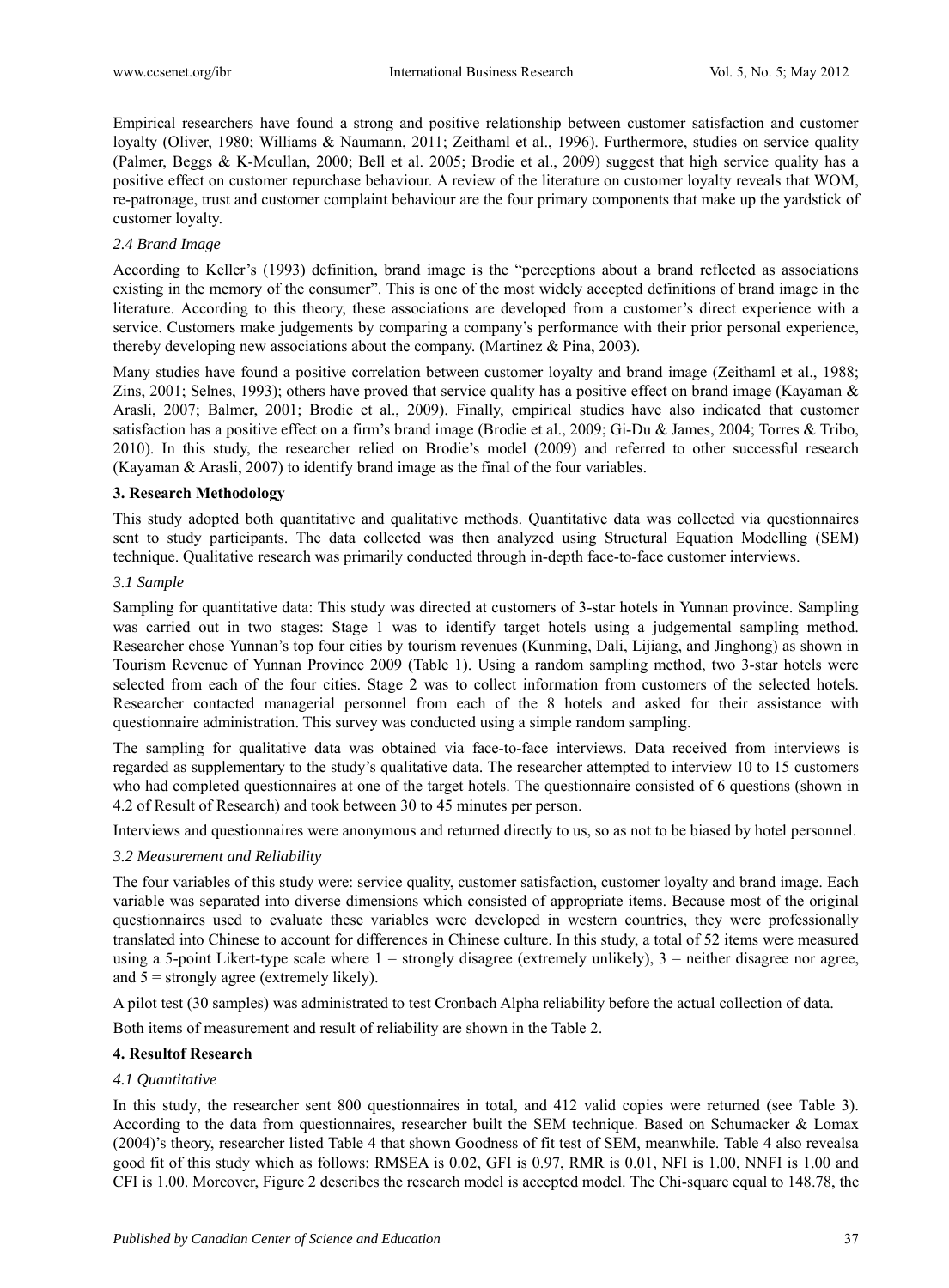degree of freedom equal to 129, thus the Chi-squal  $\sqrt{df} = 1.15$  was less than 2, p-value equal to 0.11 was more than 0.05, the RMSEA equal to 0.019 was less than the 0.05. All of those results are achieved the recommended value, thus the model's was passed requirements.

According to Figure 2, the service quality, tangible, reliability, responsiveness, assurance, empathy and technique quality are significant of t-value  $(23.99, 23.01, 23.74, 24.16, 25.85,$  and  $(25.16)$ , meanwhile, all these service qualities were indicated as important factors to customer satisfaction, customer loyalty, and the negative indications were about brand image. All of the customers satisfaction (CS1 - CS4) are significant of t-value (\*, 26.92, 27.96 and 25.61), these all customer satisfaction were indicated important factors to customer loyalty and brand image. The customer loyalty, word-of-mouth, re-patronage, trust and complaining are significant of t-value (\*, 33.10, 35.04 and 28.89), all of the customer loyalty were indicated important factors to brand image. The entire brand image (BI1 - BI5) are significant of t-value (\*, 26.34, 24.35, 24.72, 22.26, and 23.84). Thus, customer satisfaction, customer loyalty and brand image were found good predictors with service quality  $R^2$  (0.82, 0.95 and 0.98).

The result of the SEM as following, and the brief figure was showed in Figure 3. According to Figure 3, it shows the results of the hypothesis of this research.

The service quality has the positive effect to customer satisfaction  $(0.91^{***})$  at the significant level t-value of 20.37, the H1 was significant.

The customer satisfaction has the positive effect to customer loyalty  $(0.30^{***})$  at the significant level t-value of 6.49, the H2 was significant.

The service quality has the positive effect to customer loyalty  $(0.69^{***})$  at the significant level t-value of 13.14, the H3 was significant.

The customer loyalty has the positive effect to brand image  $(0.75***)$  at the significant level t-value of 5.57, the H4 was significant,

The service quality has the negative effect to brand image (-0.18) at the significant level t-value of -1.66, the H5 was rejected.

The customer satisfaction has the positive effect to brand image  $(0.43^{***})$  at the t-value of 6.63, the H6 was significant.

Table 5 shows path analysis between exogenous and endogenous latent variables. Within this table, the "SQ" was the service quality, the "CS" was customer satisfaction, "CL" was the customer loyalty and the "BI" was the brand image. The service quality has direct effect to customer satisfaction  $(0.91***)$  at the significant level of 0.01. The service quality direct effect to customer loyalty  $(0.70^{***})$  at the significant level of 0.01, and the indirect effect was 0.27. The customer satisfaction has direct effect to the customer loyalty (0.30\*\*\*) at the significant level of 0.01. The customer satisfaction direct effect brand image (0.44\*\*\*) at the significant level of 0.01, and the indirect effect was 0.22. The customer loyalty has direct effect to brand image  $(0.75***)$  at the significant level of 0.01.

#### *4.2 Qualitative*

The qualitative research through face to face interview toget data, there were totally 6 objectives.Finally, there were 8 volunteers accepted the interview, the 6 objectivesare as the follows, each answer was integrated the 8 volunteers' primary idea, made the conclusion answers.

1. To know customers' perception of the target hotels, let them give an overall and personal appraisal of the hotel which they have been living in. Meanwhile, the appraisal was about the service components of the hotel.

Conclusion: According the answers, customers were satisfied with the hotel. There were a few customers (or guests) who felt that the hotel where they stayed was satisfactory, primarily due to the good attitude of the staff and good facilities also these hotels understand the customers (guests) needs and can give them what they want.

2. To understand the customers degree of satisfaction at the hotels, and gain a greater knowledge of their expectations in order to satisfy them. This will also help to indicate which service areas need to be improved.

Conclusion: The key point for the hotels that want high levels of customer satisfaction is the volunteers primary focus on level of service quality. If hotel could give higher level service to customers then the customer will be satisfied.

3. To understand a customer's loyalty to a particular hotel (will they choose this hotel again when they come to this city the next time), and try to discover what are the key points that attract them to the hotel.

Conclusion: According to the answers, Most customers' personal experience points to the following factors when deciding whether to return or not, service quality was the most important point to affect their decision to return with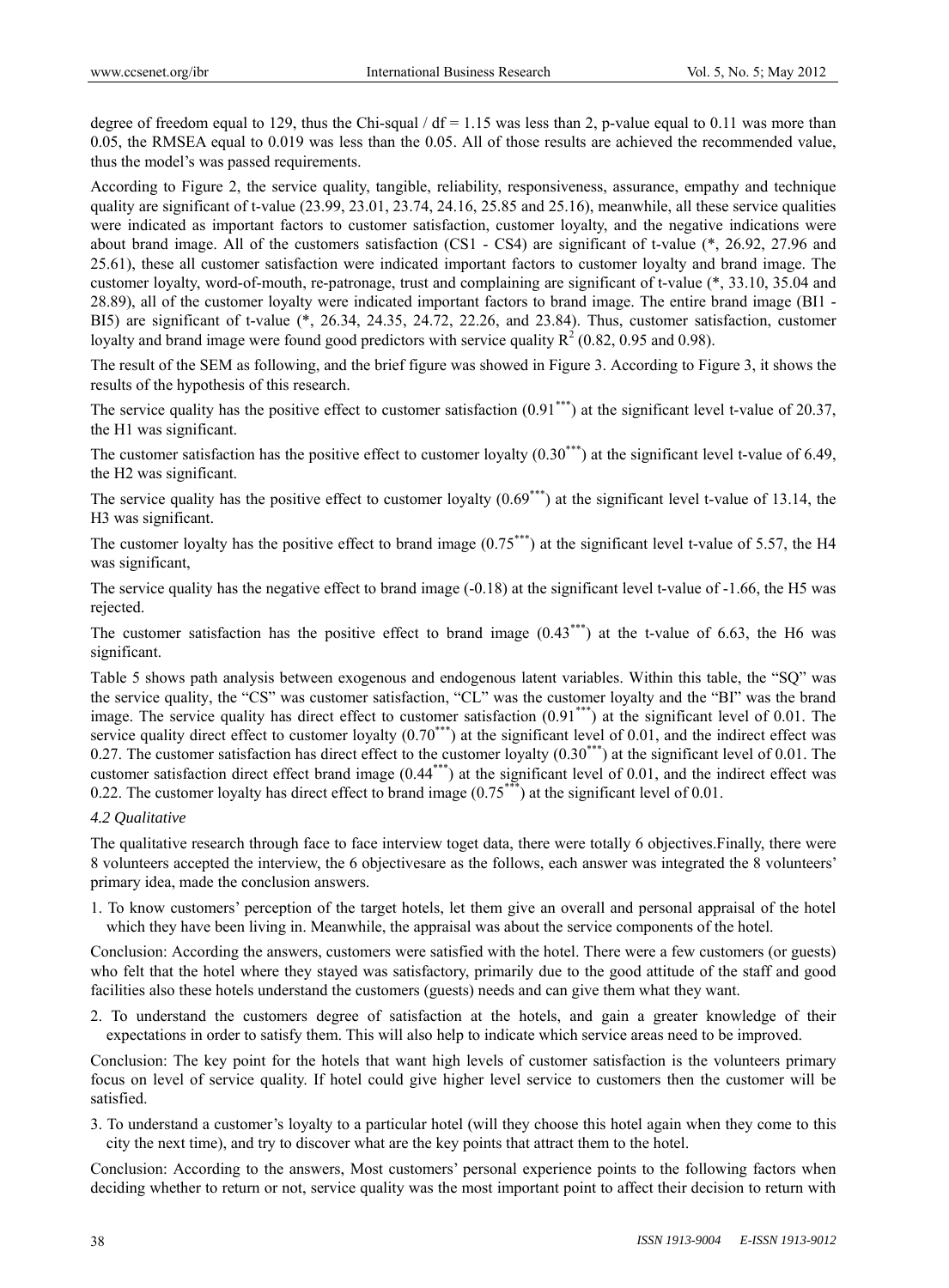some interviewees describing service as the soul of the hotel. The other factor is the environment both internal and external and customers are mostly concerned with noise levels. People also like convenient traffic connections and location is important, closeness to supermarkets and entertainment being of primary importance. The last factor is sanitation levels, customers like the hotel to have a clean environment.

4. To understand the hotels brand image in the customers mind, and gain in-depth knowledge of how a hotel wants to be remembered and which factors will influence the customers return business.

Conclusion: According to the answers, the primary factors that determine the customers understanding of the brand image are as follows- first it must have a good standard of service. Also the hotel needs some kind of special service to give guests different experiences. The second point is the hotel needs to have beautiful decorations, if they have that it will give the guests a sense of security, and they will think it is clean and has good sanitation. Thirdly the hotel needs to have a good environment, they hope that the hotels entertainment facilities will not be too noisy and disturb them.

5. To know whether the customer will change (decrease or increase) their level of satisfaction, loyalty and brand image to the hotel if the hotel changed their service quality.

Conclusion: According to the answers, all the interviewees agree that if the quality of service was increased their level of satisfaction would do so also. Also their loyalty would increase and they would have a clear understanding of the brand image of the hotel.

6. To know if the hotel increased their service quality, will the customer's level of satisfaction be influenced first, and will it continue to influence their loyalty or will their loyalty be the first to be influenced, and their satisfaction second.

Conclusion: According to volunteers' answers, seven people agree that if the quality of service was improved then the first thing to be influenced would be their satisfaction and secondly their loyalty, most of them agreed that satisfaction is like a benchmark to evaluate their loyalty to a particular hotel. There was one person who stated that their loyalty would be the first thing to be influenced followed by customer satisfaction.Through the interview, to know the relationships of research in more details, and knows the truth of what the customer's thinking.

Finally, according to the interview's answers, all of the six hypothesizes of this study were significant in qualitative ways.

#### *4.3 Findings*

According to the results, there were findings of this study: Firstly, customers always agree that if a hotel's service quality changes, these changes may include both positive and negative aspects. Their satisfaction, loyalty and people's perceptions of the brand image of a hotel are connected to service quality changes either positive or negative. Customers consider service quality to be the no.1 aspect that would influence their satisfaction, loyalty and their perceptions of the brand image of the hotel. Secondly, if customers are deciding which hotel to return to, they would prefer to choose a hotel with a high quality of service, good environment and convenient traffic connections. If the hotel can provide the customers with more surprises their satisfaction will increase and they will return. All of these issues are connected to service quality. Thirdly, concerning the brand image, customers agree that their degree of loyalty would influence their memory and image of the hotel. It is dependent on the level of service quality, and their satisfaction influences their perception of the brand image. Fourth, this research has found that the service quality, customer satisfaction, customer loyalty and the brand image of the hotel interact together. There was not one single activity all of the activities are integrated together.

#### **5. Conclusion**

This study has proved the six relationships and the conclusion were as following paragraphs:

Hypothesis 1: Service quality has a positive effect on customer satisfaction. The results of the quantitative research showed that service quality had a positive effect on customer satisfaction (0.91\*\*\*) at a significant level of t-value 20.36, the H1 are significant. The results of the qualitative research showed all the interviewees in agreement that if the hotel increased their service quality then their degree of satisfaction would also increase accordingly. These results maintained congruence with empirical studies (Kara et al., 2005; Olorunniwo & Hsu, 2006; Qin et al., 2010) showing that customer satisfaction was positively affected by an increase in service quality.

Hypothesis 2: Customer satisfaction has a positive effect on customer loyalty. The results of the quantitative research showed that customer satisfaction had a positive effect on customer loyalty  $(0.31***)$  at a significant level of t-value 6.66 and the H2 are significant. The results from the qualitative research showed that all the interviewees were in agreement that their loyalty came from increasing satisfaction. Empirical studies have proven this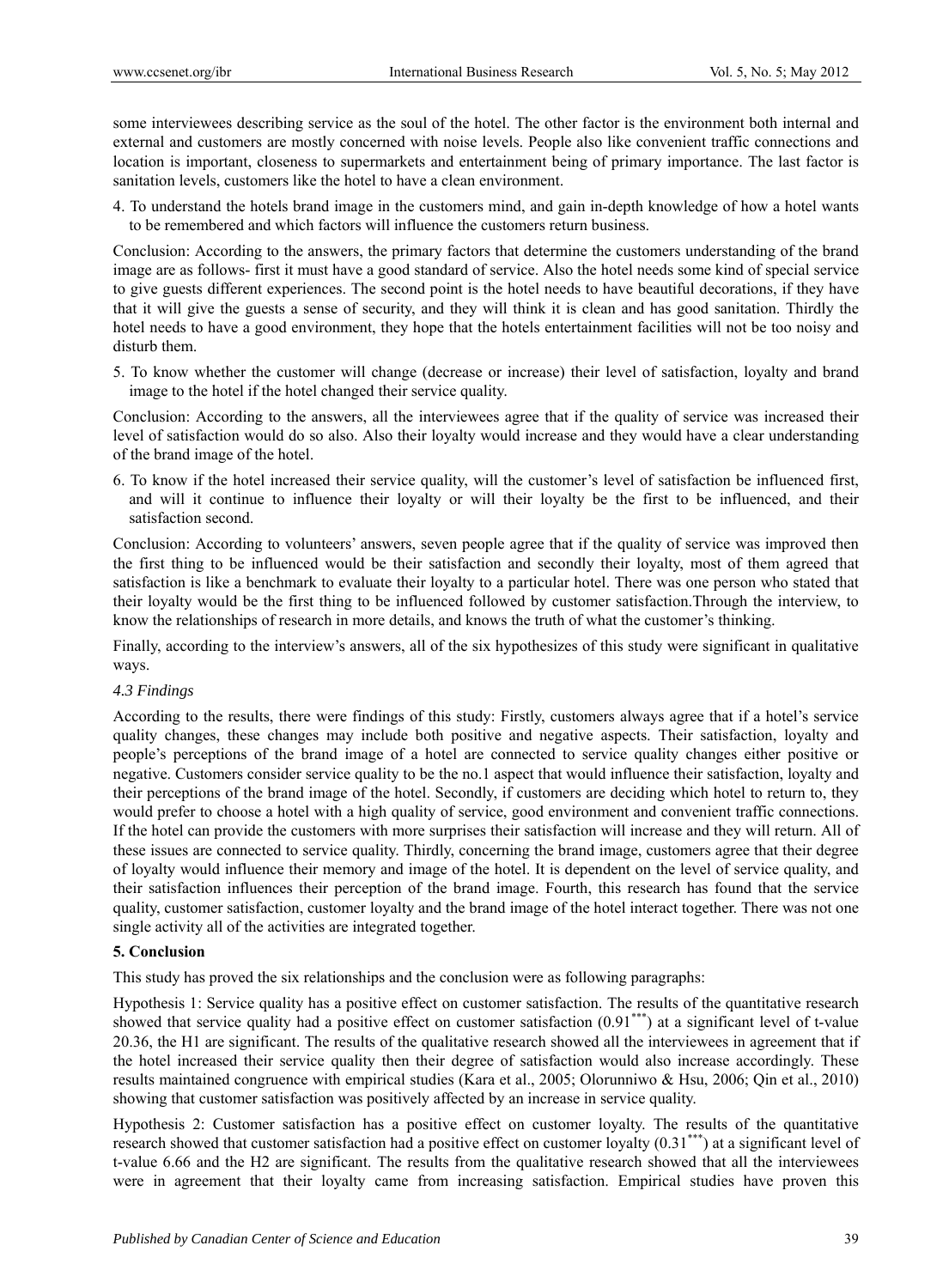relationship between customer satisfaction and loyalty. The research by Oliver (1980), Williams & Naumann (2011), and Zeithaml et al. (1996) has found that there was a strong positive relationship between customer satisfaction and their repurchase behaviors.

Hypothesis 3: Service quality has a positive effect on customer loyalty. The result of quantitative research showed that service quality had a positive effect on customer loyalty (0.69\*\*\*) at a significant level of t-value of 13.11, and the H3 are significant. The results from all the qualitative research showed all interviewees in agreement that customer loyalty was positively affected by service quality, the interviewees generally agreed that if they were to return, the first factor to take into consideration was the level of service. This result maintained congruence with other empirical studies (Park et al., 2008; Palmer, Beggs & K-Mcullan, 2000; Bell et al., 2005; Brodie et al., 2009; Webster & Sundaram, 1998) which showed that service quality has a positive effect on customer loyalty.

Hypothesis 4: Customer loyalty has a positive effect on brand image. The results of the quantitative, research showed customer loyalty was positively affected by brand image  $(0.75^{***})$  at the significant level of t-value 5.80 and the H4 are significant. All of the qualitative, research shows interviewees in agreement that when their customer loyalty increases so does their perception of the brand image. This result maintains congruence with Selnes (1993), Zeithaml et al. (1988) and Zins (2001) who show that customers are positively affected by brand image.

Hypothesis 5: The service quality has a positive effect on brand image. In this study the results of the quantitative, research show that service quality has a negative effect on brand image (-0.19) at the significant level of t-value -1.87, and the H5 was rejected. All of the qualitative research shows interviewees in agreement that service quality has a positive effect on brand image. Thus, in this factor line only the qualitative research maintained congruence with empirical studies (Balmer, 2001; Brodie et al., 2009; Yoo, Donthu & Sungho, 2000) that the service quality has a positive effect to brand image.

Hypothesis 6: Customer satisfaction has a positive effect on brand image. The results from the quantitative, research showed that if customers were satisfied it would have a positive effect on brand image  $(0.43^{***})$  at the significant level of t-value 6.61 and the H6 was significant. The qualitative, research shows that customer satisfaction has a positive effect on brand image. Thus the results are the same as empirical studies by (Kang & James, 2004; Roderick et al., 2009; Torres & Tribo, 2010) showing that customer satisfaction has a positive effect on brand image.

#### **6. Implementation of Study**

#### *6.1 Solving Current Problem*

#### 6.1.1 Service Quality

According to the results of this research, the suggestions of service quality given to hotels were able to be separated into two parts. First part is the facilities, gyms should be built, and if space allows it hotels should build small fitness centers. Make the meeting rooms function perfectly. Fully equip the internet bar so as to be able to offer guests that service, or alternatively the hotel should purchase some laptops which could be rented to guests. Appliances in the rooms should be in good working order, make sure the guests are comfortable, such as carpets and wall paper should be changed on a regular basis to increase the aesthetics, loading wireless for internet, hotels should offer a free and high speed internet connection. The quality of the bedding should be increased to enable guests to sleep comfortably. Rooms should be equipped with electric hair dryers and scales etc. to make the guests stay more convenient. And the second part is service should be optimized in the following areas. Increase the standards, display courtesy to guests, (more details) customize their service to be faster in order to satisfy the different needs of guests. Enhance employee's service skills, and increase the overall level of service and through training make the standards perfect. Staff should react and deal with guests requests promptly in order to satisfy their different needs.

#### 6.1.2 Customer Satisfaction

According to the results of this study, the suggestions on customer satisfaction comprises of the following two components: Firstly, customer satisfaction is an objective, hotels are supposed to understand that what are customers' demands, these demands change according to their level of satisfaction. Satisfaction program should be integrated into the hotels overall operating procedures. Service should be well designed and should offer different types according to customers' needs, establishing a high level of service will increase customers' loyalty to the hotel. Secondly, only got the satisfaction is not enough. Hotels that gain revenue from satisfied customers are few, they are an unstable group and tend to abandon a hotel which has a normal level of service. Thus if only satisfaction is achieved they may not be loyal to the hotel, so merely being content is not enough.

#### 6.1.3 Customer Loyalty

The purpose of loyalty is to attract customers to return to the hotel. Through analysis researcher find the following results: Firstly, customer loyalty was influenced by service quality, most customers regarded service quality as the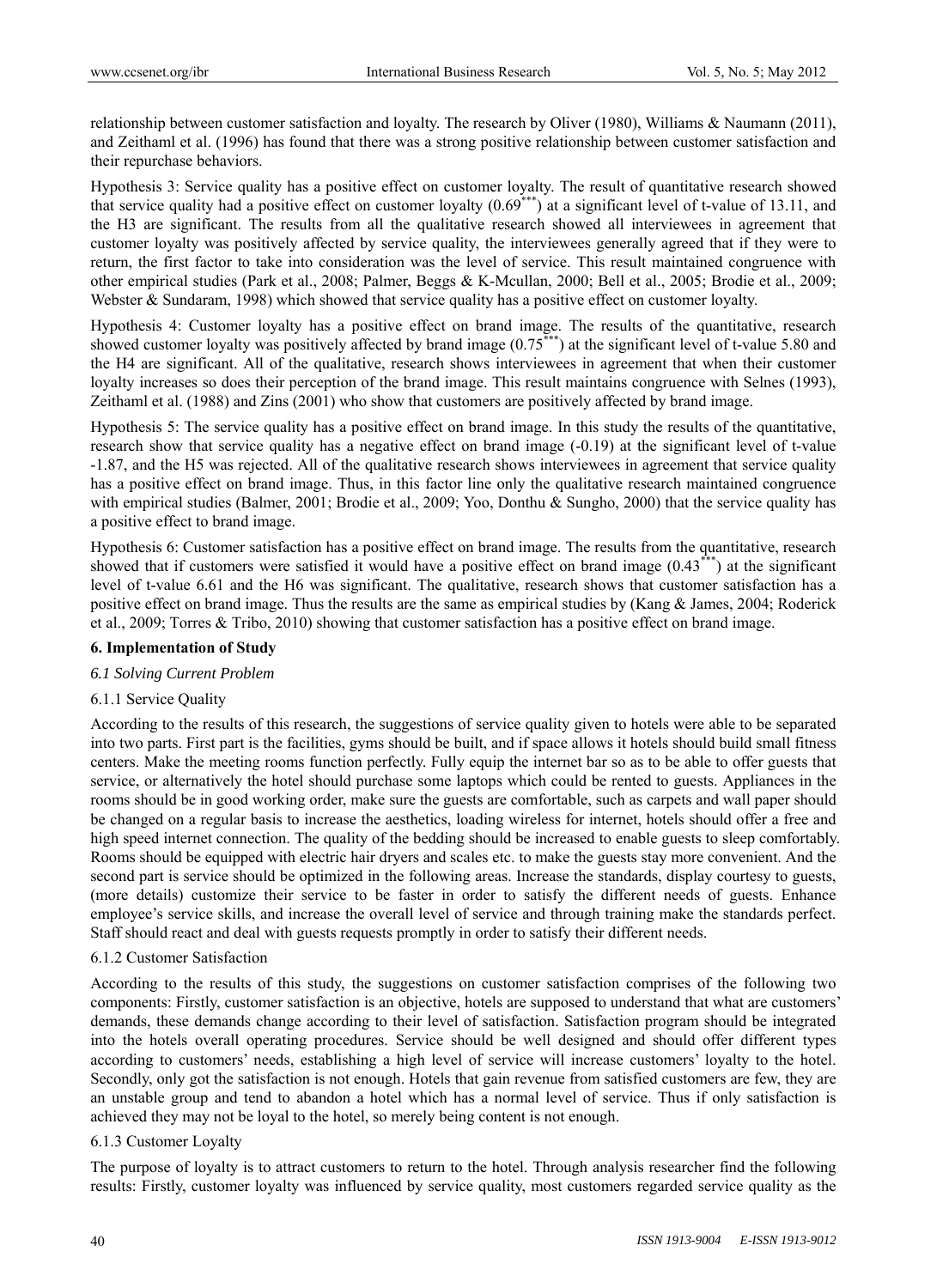no.1 influence on their loyalty. Thus hotels should increase customer loyalty by first completing their service building. There were limited effects with the hotels planning to attract customer loyalty. If a hotel could keep their customer as well as cultivate their loyalty, it would have to increase its level of service, expand their service programs, and raise the customer perception. Secondly, the hotel needs to keep innovating and adding more programs, do more investigation into customers' needs, and be able to deal with customers' new ideas. According to customers' needs design a program to add-value, and create more surprises for customers.

#### 6.1.4 Brand Image

According to the results of this study, firstly, the hotel should enhance their service quality. Secondly, the hotel should create the add-value points of service, and add more surprises to customers. Hotels should establish a distinctive clear image, engage in more communication with customers, find out customers' needs and achieve them, and enhance the customer's impression of the hotel's brand image. After that, it should build up long-term relationships with customers, more focus on the differentiation strategy of a hotel's image, to distinguish it from other hotels. Thirdly, the hotels should establish a positive and active company image, using multiple media channels to improve their brand image and their reputation.

### *6.2 Long-termbenefit Operating Strategy*

### 6.2.1 Employee Training

Service occurs between guests and the hotel's reception and attendant personnel, these are personnel who work on the "front-line". Their performance affects customers' perceptions and they are the ones who most influence customers' evaluation of a hotel's service. Therefore, it's obvious that training employees well is essential. However, training without objectives doesn't yield results. Hotels must institute targeted training programmes to employees in the following areas.

Promotion service training: A sophisticated employee is not only professional in appearance, courteous, amicable and professionally skilled, but also must be good at promotion. For instance, front-desk receptionists should be able to provide information to guests about local tourist spots and historic sites; porters should be able to introduce the hotel's service facilities and promote the hotel's products to guest when they are leading guests to their rooms or helping to carry luggage; restaurant staff should be positive and enthusiastic and help guests choose dishes that suit their individual tastes. These activities not only work as promotions, but also provide information to customers so they can become familiar with the hotel's facilities and services more quickly.

Value-added service training: Guests should perceive a hotel as a home, full of warmth, comfort and human kindness. Therefore, hotels employees should cultivate an environment in which guests are treated as family, not just as the objects of service. Furthermore, value-added service includes foresight, so employees should be trained to know their guests' needs before they ask.

Facility service: Managers need to pay attention the hotel's internal facilities, making sure that if a guest asks about the hotel's products or services, they can introduce them accurately, since sometimes managers fill-in when other "front-line" personnel are not available. Managers should be familiar with the hotel's information booklet, menus placed in rooms or restaurants, and convenience items offered free-of-charge, such as lighters, napkins, and small gifts.

Language service: In speaking with guests and in the hotel's literature, language should be: Intelligible, expressions should be accurate, so guests don't need to ask twice; Upfront, hotel staff should enquire as to the customers' needs; Respectful, hotel staff should use honorific language when speaking with guests; Restricted, employees should limit conversation with guests to subjects necessary to perform their jobs; Reliable, employees must put their words into deeds.

#### 6.2.2 Organizational Changing

Hotels have to build organizations to guarantee proper implementation of the hotel's services, therefore in some cases, organizational change will be necessary. Hotels should build a "customer-oriented" organization style. This model emphasizes teamwork and the transverse interaction between departments and individuals or between the hotel's internal and external working grid. Research by Jing and Baijus (2009) provides a good reference for improving a hotel's managerial function and includes the following suggestions:

Decrease the hierarchical nature of the organization: Currently, many Chinese hotels utilize a hierarchical-style organizational structure, which has the following five levels from top to bottom: general manager, departmental manager, supervisor, captain, staff. In an organization of this type, information moves level by level from bottom to top, as a result, information moves slowly and is often lost. This model engenders low efficiency. Hotels should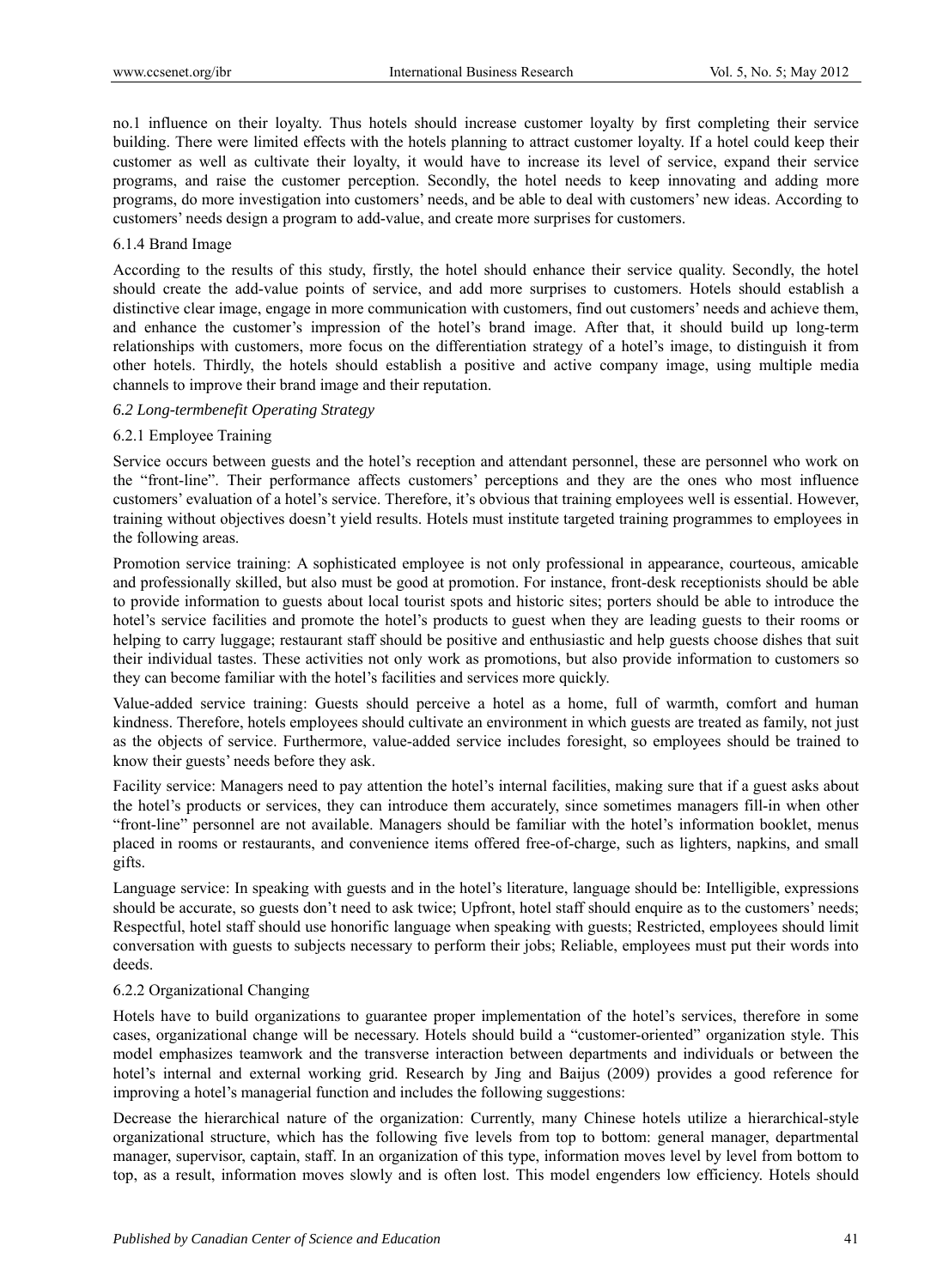remove a layer of middle management, using a model similar to the following: general manager, front office manager, reception supervisor, staff. This model increases speed of information transfer and increases management efficiency, allowing higher leaders to receive customer feedback more quickly.

Establish an inverted pyramid management model (see Figure 4): In Figure 4, "TM" represents top management and "MM" represents middle management. On the left is a traditional organizational structure. Under this model, managers rarely understand the real situation found on the front-line. On the right is an inverted pyramid model. Under this model, staffs are located at the top and managers supply resources to them. Staffs receive security from managers, improving their working efficiency. Furthermore, if a customer's needs are met the first time, their satisfaction and loyalty will increase, resulting in an improved brand image.

#### **7. Limitation of Study**

- 1. Service quality has been developing for a long time, and it is a complete theory system right now. But this study only picks up a transverse section from the whole theory system, no more depth research for understanding the whole service history. In reference of this study, practical information and academic theories are still not enough.
- 2. Regarding the sampling, although more than 400 questionnaires were collected and 8 volunteers were interviewed. The samples only represented a part of the population of all of the guests, because of limited sources and personal ability. This research only focused on 4 cities in Yunnan as well as other 3 star hotelswhich were the target for collecting, thus the study lacks universalism and is not large enough to cover the whole hotel industry.
- 3. This research study was conducted using information from relevant literature, but only utilized a particular form of research. Although the empirical results of this study found there were significant effects between service quality, customer satisfaction, customer loyalty and brand image, in reality the relationships among those variables were more complicated than could be fully comprehended due to the scope of this study. Thus further research needs to be conducted in this field for it to be fully understood.
- 4. This study is a static type of research, but service quality, customer satisfaction, customer loyalty and the brand image, all of these are in a dynamic process of developing. As time goes on, customers' needs will change, thus their standardsof service quality will change, and then everything will change. Therefore, this research needs developing and changing, the best research is conducted under dynamic situations.

#### **8. Suggestion for Future Research**

- 1. Pay more attention to research progresses on hotel management, continue to complement and consummate the theory. Simultaneously, make more research focusing on measurements and variables, such as the degree of effects between tangible elements and customer satisfaction, reliability and customer satisfaction, empathy and customer satisfaction and the like. Pay more attention to details.
- 2. To prove the universality of this study, the research of this study would choose more different industries and different markets in the future, to expand the scale of sampling.
- 3. This study only chooses service quality, customer satisfaction, customer loyalty and brand image as the factors to research. There are other factors that would influence the relationships of the four variables, such as customer value, customer awareness, market competition, customer consumption, sense of safety and the like. Thus in the future it would be worth considering adding those factors in the current model, to make the model more perfect.
- 4. Research conducted into hotels would take up a large amount of time, human resources and material resources. In the futureit may be possible to adopt the long-term tracking survey, operating dynamic research to get more accurate data. Continue to research in depth those relationships among service quality, customer satisfaction, customer loyalty and the brand image.

#### **References**

Bell, S. J., Auh, S., & Smalley, K. (2005). Customer relationship dynamics: service quality and customer loyalty in the context of varying levels of customer expertise and switching costs. *Journal of the Academy of Marketing Science, 33*(2), 169-183. http://dx.doi.org/10.1177/0092070304269111

Bettencourt, L. A. (1997). Customer voluntary performance: customers as partners in service delivery. *Journal of Retailing, 73*(3), 383-403. http://dx.doi.org/10.1016/S0022-4359(97)90024-5

Bigné, J., Sanchez, M., & Sanchez, J. (2001). Tourism image, evaluation variables and after purchase behavior: interrelationship. *Journal of Tourism Management, 22*(6), 607-616. http://dx.doi.org/10.1016/S0261-5177(01)00035-8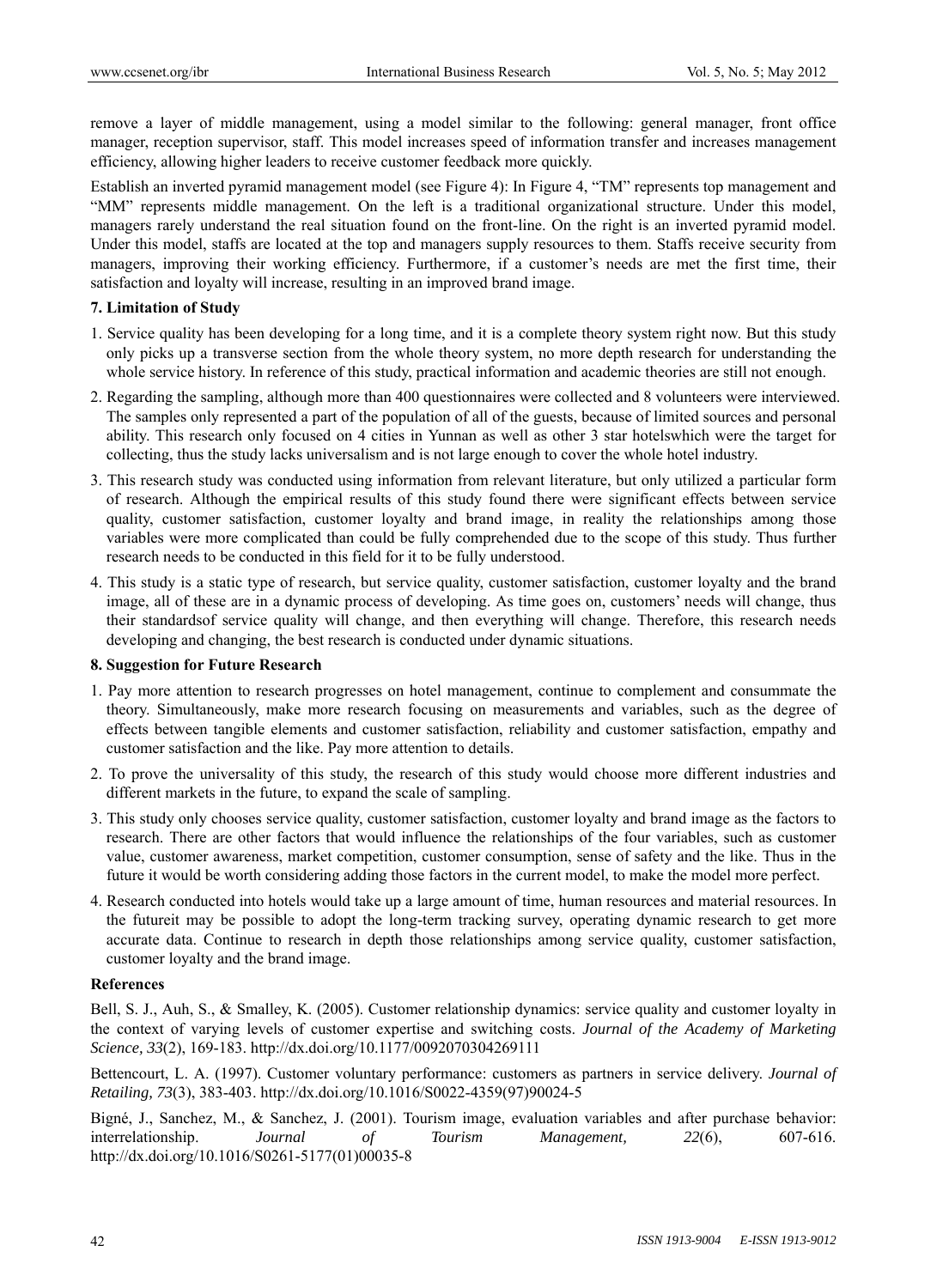Bloemer, J., Ruyter, K., & Wetzels, M. (1999). Linking perceived service quality and service loyalty: a multi-dimensional perspective. *European Journal of Marketing, 33*(11/12), 1082-1106. http://dx.doi.org/10.1108/03090569910292285

Brady, K. M., & Cronin. (2001). Some new thoughts on conceptualizing perceived service quality: a hierarchical approach. *Journal of Marketing, 65*(6), 34-49. http://dx.doi.org/10.1509/jmkg.65.3.34.18334

Brodie, R. J., Whittome, J. R. M., & Brush, G. J. (2009). Investigating the service brand: A customer value perspective. *Journal of Business Research, 62*, 345-355. http://dx.doi.org/10.1016/j.jbusres.2008.06.008

Chen, L. (2010). *2010 Yunnan Statistical Yearbook: Statistical Bureau of Yunnan Province & Survey Office of the National Bureau of Statistics in Yunnan*. China: Electronic Publications Press.

Chengwei, G. (2010). The empirical study on the relationships among hotels service quality, customer value and customer satisfaction: case study of individual 3-star hotels in TaianCity. (Master's thesis). Department of Graduate School of Commerce, ShanDong University.

Dan, S. (2007). A research that strategies of function improving and changing of World Expo Garden Hotel. (Master's thesis). Department of Business Administration, League of Kunming University of Science and Technology.

Eugene, W. A., Fornell. C., & Lehmann, R. L. (1994). Customer satisfaction, market share, and profitability: findings from Sweden. *Journal of Marketing, 58*, 53-66. http://dx.doi.org/10.2307/1252310

Gi-Du, K., & James, J. (2004). Service quality dimensions: an examination of Grönroos's service quality model. *Managing Service Quality, 14*(4), 266-277. http://dx.doi.org/10.1108/09604520410546806

Gronroos, C. (1998). Marketing services: the case of a missing product. *Journal of business & Industrial Marketing, 13*(4/5), 322-338. http://dx.doi.org/10.1108/08858629810226645

Gurbuz, E. (2008). Retail store branding in Turkey: its effect on perceived quality, satisfaction and loyalty. *EuroMed Journal of Business, 3*(3), 286-304. http://dx.doi.org/10.1108/14502190810906446

Harris, L. C., & Goode, M. M. H. (2004). The four levels of loyalty and the pivotal role of trust: a study of online service dynamics. *Journal of Retailing, 80*, 139-158. http://dx.doi.org/10.1016/j.jretai.2004.04.002

Jing, T., & Baiju, Z. (2009). Study on the strategies of internal service recovery in hospitality. *Journal of Harb University of Commerce,* (5), 113-116. http://www.cqvip.com/qk/97213A/200905/ (May 10, 2009)

Kara, A., Lonial, S., Tarim, M., & Zaim, S. (2005). A paradox of service quality in Turkey The seemingly contradictory relative importance of tangible and intangible determinants of service quality. *European Business Review, 17*(1), 5-20. http://dx.doi.org/10.1108/09555340510576230

Kayaman, R., & Arasli, H. (2007). Customer based brand equity: evidence from the hotel industry. *Journal of Managing Service Quality, 17*(1), 92-109. http://dx.doi.org/10.1108/09604520710720692

Keller, K. L. (1993). Conceptualizing, measuring and managing customer-based brand equity. *Journal of Marketing, 57*(1), 1-22. http://dx.doi.org/10.2307/1252054

Keller, K. L., & Lehamn, D. R. (2006). Brands and branding: Research finding and future priorities. *Journal of Marketing Science, 25*(6), 740-759. http://dx.doi.org/10.1287/mksc.1050.0153

Kotler, & Keller. (2009). *Marketing Management* (13th ed.). New Jersey: Pearson Education International.

Loureiro, S. M. C., & Kastenholz, E. (2010). Corporate reputation, satisfaction, delight, and loyalty towards rural lodging units in Portugal. *International Journal of Hospitality Management, 30*(3), 575-583. http://dx.doi.org/10.1016/j.ijhm.2010.10.007

Martinez, E., & Pina. J. (2003). The negative impact of brand extensions on parent brand image. *Journal of product & brand management, 12*(7), 432-448. http://dx.doi.org/10.1108/10610420310506001

Moorman, C., Zaltman, G., & Deshpande, R. (1992). Relationships between providers and users of market research: the dynamics of trust within and between organizations. *Journal of Marketing Research, 29*(3), 314-329. http://dx.doi.org/10.2307/3172742

Ng, S., David, M. E., & Dagger, T. S. (2011). Generating positive word-of-mouth in the service experience. *Journal of Managing Service Quality, 21*(2), 133-151. http://dx.doi.org/10.1108/09604521111113438

Oliver, R. L. (1980). A cognitive model of the antecedents and consequences of satisfaction decisions. *Journal of Marketing Research, 17*(4), 460-469. http://dx.doi.org/10.2307/3150499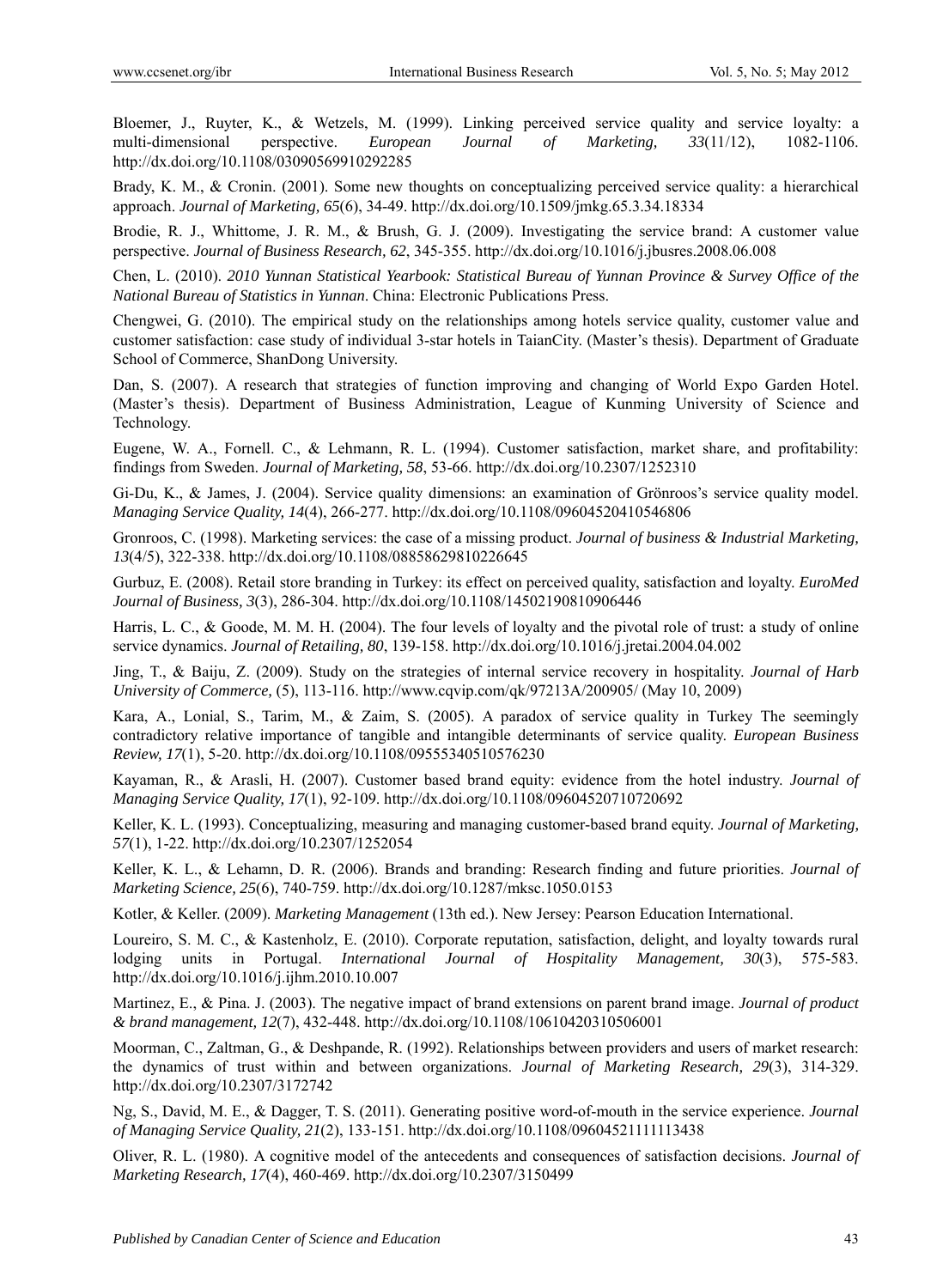Olorunniwo, F., & Hsu, M. K. (2006). A typology analysis of service quality, customer satisfaction and behavioral intentions in mass services. *Managing Service Quality, 16*(2), 106-123. http://dx.doi.org/10.1108/09604520610650600

Palmer, A., Beggs, R., & Caroline, K-M. (2000). Equity and repurchase intention following service failure. *Journal of Services Marketing, 6*(6), 513-528. http://dx.doi.org/10.1108/08876040010347624

Parasuraman, A., Zeithaml, V. A., & Berry, L. L. (1985). A conceptual model of service quality and its implications for future research. *Journal of Marketing, 49*(4), 41-50. http://dx.doi.org/10.2307/1251430

Parasuraman, A., Zeithaml, V. A., & Berry, L. L. (1988). SERVQUAL: A multiple-item scale for measuring consumer perceptions of service quality. *Journal of Retailing, 64*(1), 12-40. http://dx.doi.org/10.1016/S0148-2963(99)00084-3

Parasuraman, A., Zeithaml, V. A., & Malhotra, A. (2005). ES-QUAL:Amultiple-item scale for assessing electronic service quality. *Journal Service Research, 7*(3), 213-233. http://dx.doi.org/10.1177/1094670504271156

Qin, H., Prybutok, V. R., & Zhao, Q. (2010). Perceived service quality in fast-food restaurants: empirical evidence from China. *International Journal of Quality & Reliability Management, 27*(4), 424-437. http://dx.doi.org/10.1108/02656711011035129

Schumacker, R. E., & Lomax, R. G. (2004). *A Beginner's Guide to Structural Equation Modeling* (2nd ed.). London: Lawrence Erlbaum Associates.

Selnes, F. (1993). An examination of the effect of product performance on brand reputation, satisfaction and loyalty. *European Journal of Marketing, 27*(9), 19-35. http://dx.doi.org/10.1108/03090569310043179

Sharma, N., & Patterson, P. G. (1999). The impact of communication effectiveness and service quality on relationship commitment in consumer, professional services. *Journal of Services Marketing, 13*(7), 151-170. http://dx.doi.org/10.1108/08876049910266059

Shiang-Lin, M. C., Jang S. C., & Hu, C. (2005). Service quality gap analysis toward customer loyalty: practical guidelines for casino hotels. *International Journal of Hospitality Managemen, 24*, 465-472. http://dx.doi.org/10.1016/j.ijhm.2004.09.005

Soderlund, M. (1998). Customer satisfaction and its consequences on customer behaviour revisited. *International Journal of Services Industry Management, 9*(2), 169-188. http://dx.doi.org/10.1108/09564239810210532

Sudhahar, J. C., Israel, D., Prabhu, B. A., & Selvam, M. (2006). Service Loyalty Measurement Scale: A Reliability Assessment. *American Journal of Applied Sciences, 3*(4), 1814-1818. http://dx.doi.org/10.3844/ajassp.2006.1814.1818

Torres, A., & Tribó, J. A. (2010). Customer satisfaction and brand equity. *Journal of Business Research, 64*(10), 1089-1096. http://dx.doi.org/10.1016/j.jbusres.2010.12.001

Webster, C. & Sundaram, D. S. (1998). Service consumption criticality in failure recovery. *Journal of Business Research, 41*(2), 153-159. http://dx.doi.org/10.1016/S0148-2963(97)00004-0

Wei, Z. (2004). Study on the Degree of Hotel's s Customer Satisfaction. (Master's thesis). Department of Forestry and Technology college of Tourism of Central South University.

Williams, P., & Naumann, E. (2011). Customer satisfaction and business performance: a firm-level analysis. *Journal of Services Marketing*, (25/1), 20-32. http://dx.doi.org/10.1108/08876041111107032

Yi-Ting, Y., & Dean, A. (2001). The contribution of emotional satisfaction to consumer loyalty. *International Journal of Service Industry Management, 12*(3), 234-250. http://dx.doi.org/10.1108/09564230110393239

Zeithaml, V. A. (1988). Consumer perceptions of price, quality, and value: a means-end model and synthesis of the evidence. *Journal of Marketing, 52*(3), 2-22. http://dx.doi.org/10.2307/1251446

Zeithaml, V. A., Berry, L. L., & Parasuraman, A. (1996). The behavioral consequences of service quality. *Journal of Marketing, 60*(2), 31-46. http://dx.doi.org/10.2307/1251929

Zins, A. H. (2001). Relative attitudes and commitment in customer loyalty models: Some experiences in the commercial airline industry. *International Journal of Service Industry Management, 12*(3/4), 269-294. http://dx.doi.org/10.1108/EUM0000000005521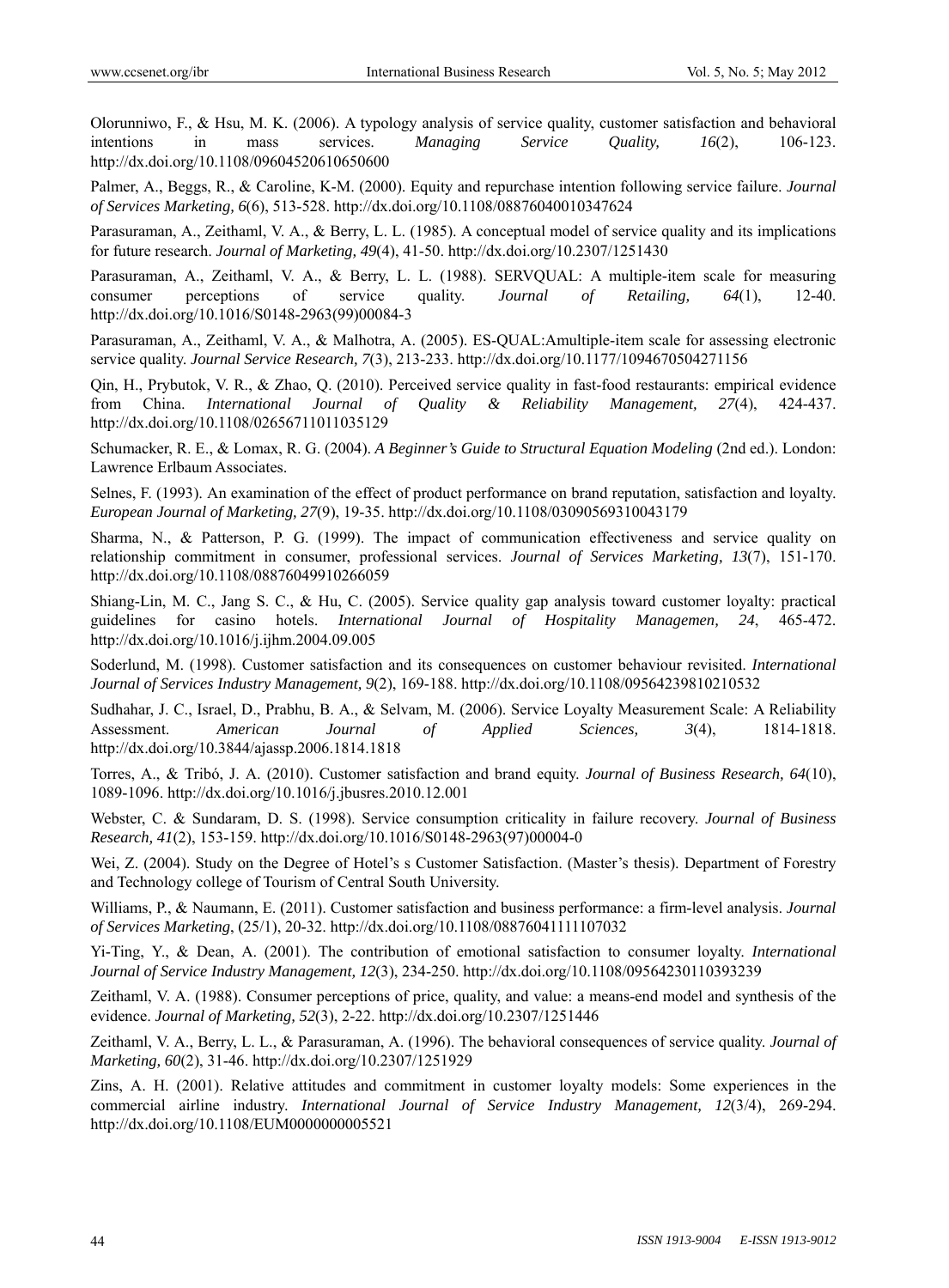| Region   | Total Tourism Revenue | Region   | <b>Total Tourism Revenue</b> |
|----------|-----------------------|----------|------------------------------|
| Kunming  | 226.34                | Yuxi     | 33.94                        |
| Dali     | 92.26                 | Wenshan  | 30.40                        |
| Lijiang  | 88.66                 | Baoshan  | 24.07                        |
| Jinghong | 62.36                 | Chuxiong | 21.58                        |
| Honghe   | 57.96                 | Zhaotong | 14.98                        |
| Diging   | 49.84                 | Pu'er    | 13.44                        |
| Qujing   | 38.69                 | Lincang  | 10.99                        |
| Dehong   | 38.53                 | Nujiang  | 6.64                         |
| Total    | 810.73                |          |                              |

# Table 1. The tourism revenue of Yunnan province, 2009 (unit 100 million yuan)

## Table 2. The variable, dimensions, measurement of this research

| <b>Variables</b>          | <b>Items</b>                                                         | Cronbach's a | <b>Source</b>       |
|---------------------------|----------------------------------------------------------------------|--------------|---------------------|
| <b>Service Quality</b>    |                                                                      |              |                     |
| <b>Functional Quality</b> |                                                                      |              |                     |
| Tangibles                 | 1. The hotels have modern looking equipment.                         | 0.833        | Parasuraman et al., |
|                           | 2. The physical facilities at the hotel are visually appealing.      |              | 1988;<br>Chengwei,  |
|                           | 3. Staff at the hotel appear neat (uniform, grooming).               |              | 2010                |
|                           | 4. The good guide book, say to read and effectively.                 |              |                     |
|                           | 5. When the hotel promised to do something by a certain time.        |              |                     |
| Reliability               | 1. When patrons have problems, the hotel shows a genuine interest    | 0.740        |                     |
|                           | in solving them?                                                     |              |                     |
|                           | 2. The hotel performs the service right the first time.              |              |                     |
|                           | 3. The hotel provides its services at the time it promises to do so. |              |                     |
|                           | 4. The hotel insists on error-free service.                          |              |                     |
| Responsiveness            | 1. Staff at the hotel was able to tell patrons exactlywhen services  | 0.835        |                     |
|                           | would be performed.                                                  |              |                     |
|                           | 2. Staff at the hotel gives prompt service to thepatrons.            |              |                     |
|                           | 3. Staffs at the hotel are always willing to help patrons.           |              |                     |
|                           | 4. Staffs of the hotel are never too busy to respond to patrons.     |              |                     |
| Assurance                 | 1. The behavior of staff instills confidence in its patrons.         | 0.742        |                     |
|                           | 2. Patrons of the hotel feel safe in their transactions.             |              |                     |
|                           | 3. Staffs of the hotel are consistently courteous with patrons.      |              |                     |
|                           | 4. Staff of the hotel has the knowledge to answer patrons.           |              |                     |
| Empathy                   | 1. The hotel gives patrons individualized attention.                 | 0.840        |                     |
|                           | 2. The hotel has opening hours convenient to all of its patrons.     |              |                     |
|                           | 3. The hotel has staff who give its patrons personalized attention.  |              |                     |
|                           | 4. The hotel has the patrons' best interests at heart.               |              |                     |
|                           | 5. The staff of the hotel understands the specific needs of their    |              |                     |
|                           | patrons.                                                             |              |                     |
| <b>Technical Quality</b>  | 1. The employee offering the complete service what I asked and       | 0.725        | Bell et al., 2005;  |
|                           | no miss.                                                             |              | Brady and Cronin,   |
|                           | 2. The employee has the knowledge to answer my question.             |              | 200); Sharma and    |
|                           | 3. Employee knows what they are talking about and has                |              | Patterson, 1999; Ng |
|                           | responsibility handle to what they said.                             |              | et al., 2011        |
|                           | 4. Through employees' working behavior, I recognized he/she is       |              |                     |
|                           | tasks competently.                                                   |              |                     |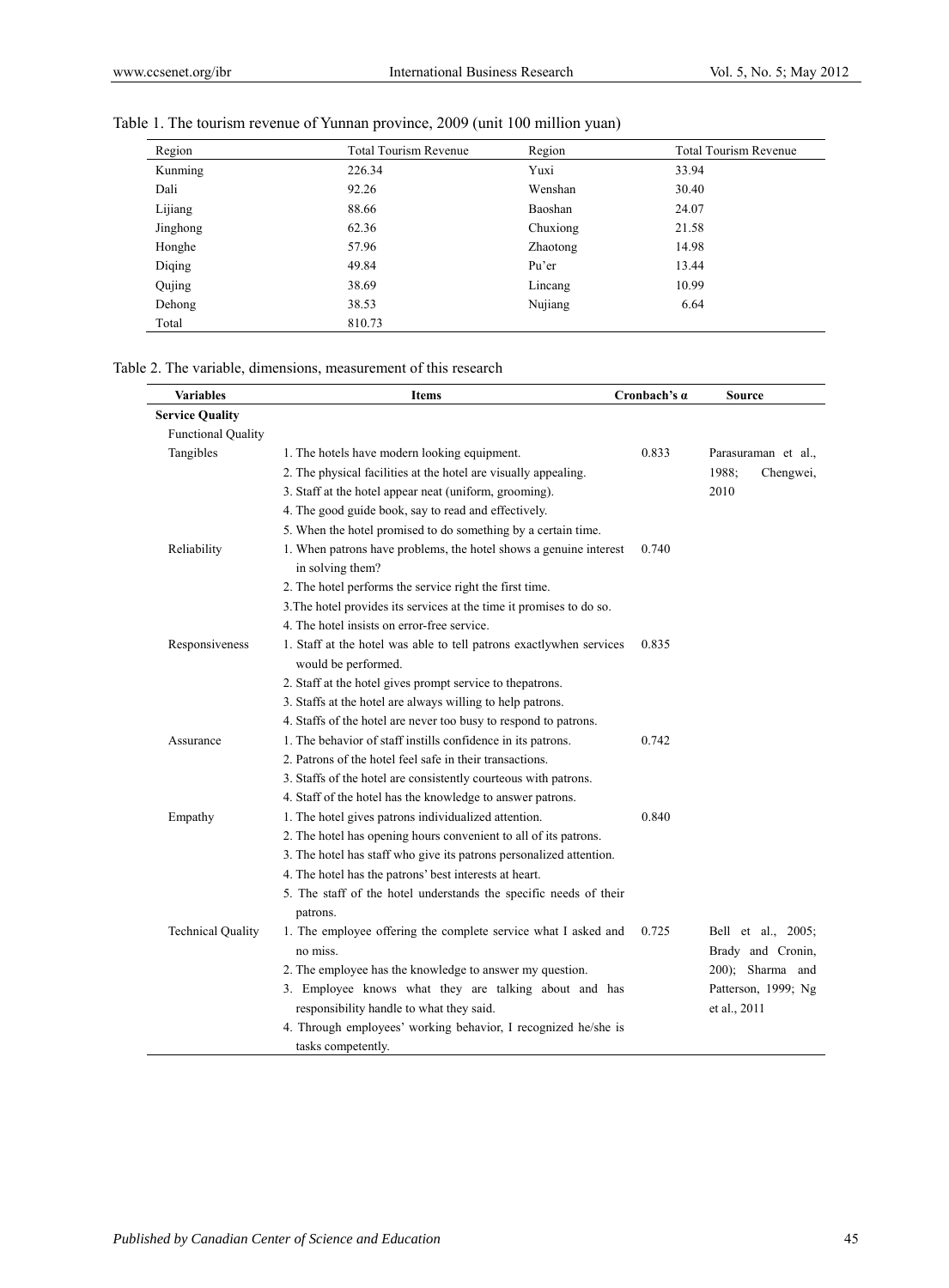# Table 2. (Continued)

| <b>Variables</b>             | Items                                                                                 | Cronbach's a | Source                                    |
|------------------------------|---------------------------------------------------------------------------------------|--------------|-------------------------------------------|
| <b>Customer Loyalty</b>      |                                                                                       |              |                                           |
| Word of Mouth                | 1. I will say positive things about the hotel to other people.                        | 0.811        | Parasuraman<br>et                         |
|                              | 2. I will speak well about this hotel service to other people.                        |              | al., 2005; Ng et                          |
|                              | 3. I will recommend the hotel if someone ask for my advice.                           |              | al., 2011                                 |
|                              | 4. I will encourage my friend or relations to visit this hotel.                       |              |                                           |
| Re-Patronage                 | 1. I am looking forward to returning this hotel.                                      | 0.803        | Bigné et al., 2001;                       |
|                              | 2. I am likely to come back to this hotel.                                            |              | Zeithaml et al.,                          |
|                              | 3. My intention is to re-booking with this hotel in the future.                       |              | 1996;<br>Loureiro                         |
|                              | 4. I don't care about your price is than other hotels cause I like your hotel.        |              | and<br>Kastenholz,<br>2010                |
| Trust                        | 1. This hotel is like a friend to me.                                                 | 0.840        | Moorman et al.,                           |
|                              | 2. The hotel employees go out of way for me.                                          |              | 1992; Sudhahar et                         |
|                              | 3. The people in the hotel respond caringly when I share my problems.                 |              | al., 2006                                 |
|                              | 4. The hotel employees are filled with professionalism and dedication.                |              |                                           |
| Complaining                  | 1. Switch to a competitor if you experience a problem with hotel's<br>service.        | 0.732        | Bloemer<br>et<br>al.<br>1999, Zeithaml et |
|                              | 2. Complain to other consumers if you experience a problem with hotel's               |              | al., 1996                                 |
|                              | service.                                                                              |              |                                           |
|                              | 3. Complain to external agencies, such as the Better Business Bureau, if              |              |                                           |
|                              | you experience.ba problem with hotel's service.                                       |              |                                           |
|                              | 4. Complain to hotel's employees if you experience a problem with<br>hotel's service. |              |                                           |
| <b>Customer Satisfaction</b> |                                                                                       |              |                                           |
|                              |                                                                                       |              | Olorunniwo<br>&                           |
|                              | 1. Would you agree to say "I am satisfied with my decision to visit this<br>hotel".   | 0.860        | Hsu, 2006; Qin et                         |
|                              | 2. Would you agree to say "My choice to stay at this hotel was a wise                 |              |                                           |
|                              | one".                                                                                 |              | al., 2010                                 |
|                              | 3. Would you agree to say "I think I did the right thing when I chose to              |              |                                           |
|                              | stay in this hotel".                                                                  |              |                                           |
|                              | 4. Would you agree to say "I feel that my experience with this hotel/motel            |              |                                           |
|                              | has been enjoyable"?                                                                  |              |                                           |
| <b>Brand Image</b>           |                                                                                       |              |                                           |
|                              | 1. The hotel is comfortable.                                                          | 0.903        | Keller<br>and                             |
|                              | 2. The hotel has a very clean image.                                                  |              | Lehman, 2006;                             |
|                              | 3. The hotel is a suitable place for high class.                                      |              | Kayaman<br>and                            |
|                              | 4. I become special by visiting this hotel.                                           |              | HuseyinArasli,                            |
|                              | 5. The hotel's staff is very kind.                                                    |              | 2007                                      |
|                              | 6. The hotel has a differentiated image from other hotel brands.                      |              |                                           |

# Table 3. Return rate of questionnaires

| Target City       | Sent | Return | Response Rate |
|-------------------|------|--------|---------------|
| Kunming City      | 200  | 114    | 57.0%         |
| Dali City         | 200  | 108    | 54.0%         |
| Lijiang City      | 200  | 105    | 52.5%         |
| Jinghong City     | 200  | 85     | 42.5%         |
| <b>Total City</b> | 800  | 412    | 51.5%         |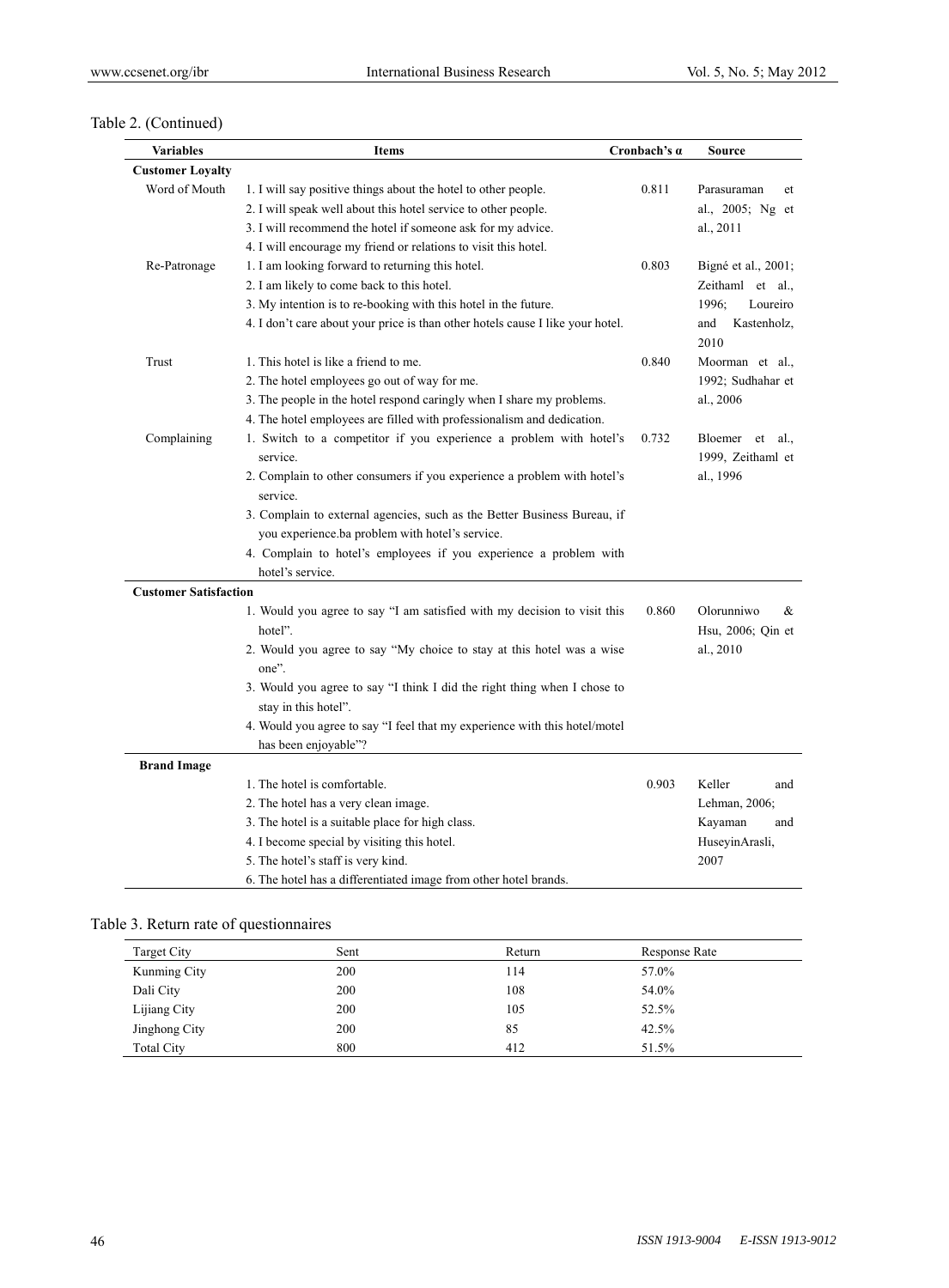| Fit indices   | Recommended value | Result |  |
|---------------|-------------------|--------|--|
| Chi-square/df | $\leq 2.0$        | 1.15   |  |
| <b>RMSEA</b>  | ${}_{0.05}$       | 0.02   |  |
| <b>GFI</b>    | > 0.9             | 0.97   |  |
| <b>RMR</b>    | ${}_{0.05}$       | 0.01   |  |
| <b>NFI</b>    | > 0.9             | 1.00   |  |
| <b>NNFI</b>   | > 0.9             | 1.00   |  |
| <b>CFI</b>    | > 0.9             | 1.00   |  |

#### Table 4. The fit indices and analysis result of the research model

## Table 5. The path analysis

|                      | Dependent variable |           |           |                |
|----------------------|--------------------|-----------|-----------|----------------|
| Independent variable | Effect             | <b>CS</b> | CL        | BI             |
|                      | DE                 | $0.91***$ | $0.70***$ | $-0.17$        |
| SQ                   | IE                 | $ -$      | 0.27      | 1.11           |
|                      | TE                 | $0.91***$ | $0.97***$ | 0.94           |
|                      | DE                 |           | $0.30***$ | $0.44***$      |
| <b>CS</b>            | IE                 |           | $ -$      | 0.22           |
|                      | TE                 |           | $0.30***$ | $0.66^{***}\,$ |
|                      | DE                 |           |           | $0.75***$      |
| CL                   | IE                 |           |           | $ -$           |
|                      | TE                 |           |           | $0.75***$      |

*Note:* DE=Direct Effect, IE=Indirect Effect, TE=Total Effect.  $P < 0.10$ ,  $P < 0.05$ ,  $P < 0.01$ .



Figure 1. Framework/The brief model